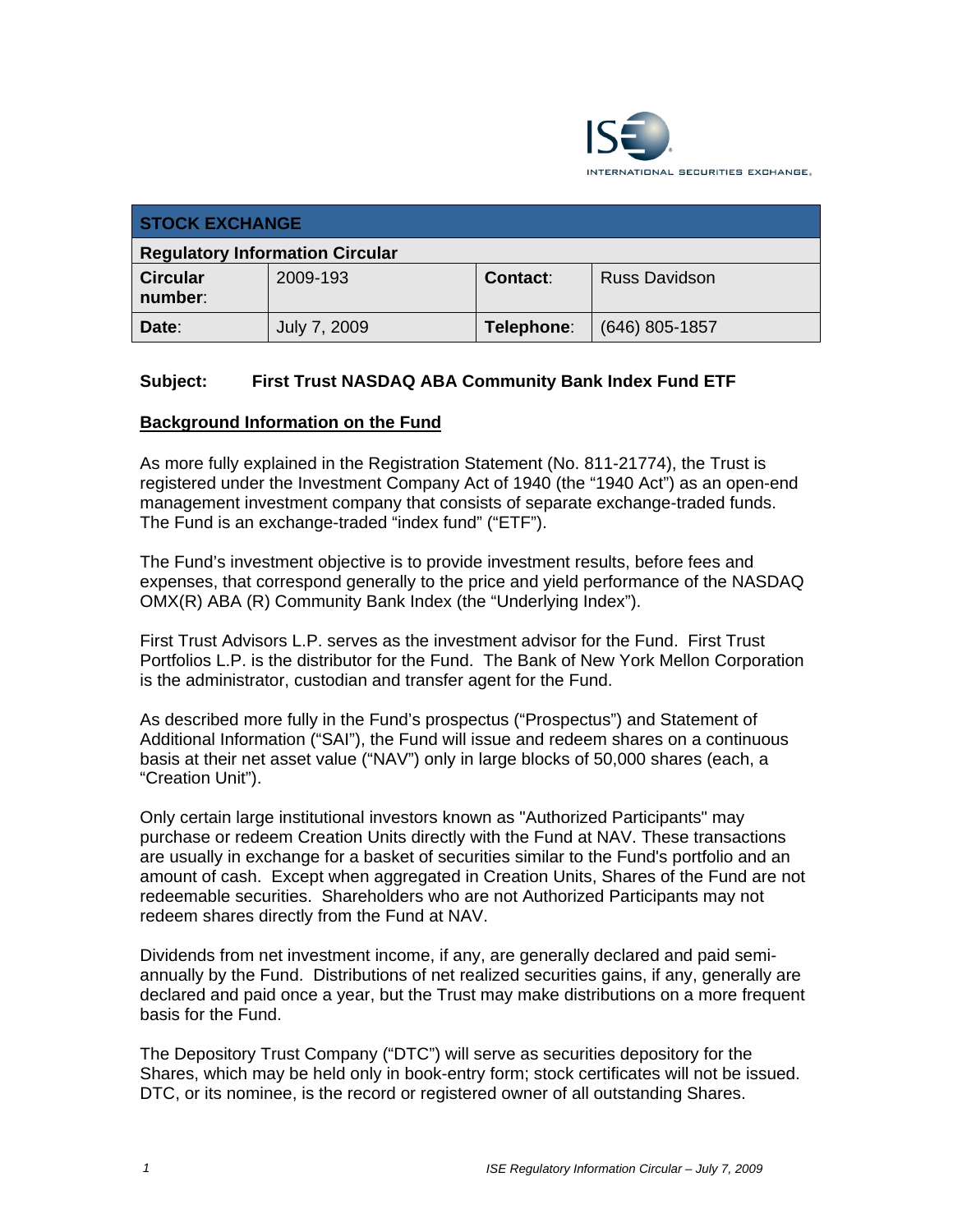The NAV per Share of the Fund will be determined as of the close of trading (normally, 4:00 p.m. Eastern Time ("ET")) on each day that the Exchange is open for business (a "Business Day"). The NAV of the Fund is calculated by dividing the value of the net assets of the Fund (I.E., the value of its total assets less total liabilities) by the total number of outstanding shares of the Fund, generally rounded to the nearest cent. NAV will be available from the Distributor and is also available to National Securities Clearing Corporation ("NSCC") participants through data made available from NSCC.

The Trust's registration statement describes the various fees and expenses for the Fund's Shares. For a more complete description of the Fund and the underlying index, visit www.ftportfolios.com.

## **Principal Risks**

Interested persons are referred to the Prospectus for a description of risks associated with an investment in the Fund. These risks include community bank risk, nondiversification risk, and the risk that the Fund's return may not match the return of its index for a number of reasons including the incursion by the Fund of operating expenses and costs not applicable to its index. In addition, as noted in the Prospectus, the Shares may trade at market prices that may differ from their NAV. The NAV of the Shares will fluctuate with changes in the market value of the Fund's holdings. The market prices of the Shares will fluctuate in accordance with changes in NAV as well as the supply and demand for the Shares.

The Fund's prospectus describing other risks is available at www.ftportfolios.com.

# **Exchange Rules Applicable to Trading in the Shares**

The Shares are considered equity securities, thus rendering trading in the Shares subject to the Exchange's existing rules governing the trading of equity securities.

# **Trading Hours**

Trading in the Shares on ISE is on a UTP basis and is subject to ISE equity trading rules. The Shares will trade from 8:00 a.m. until 8:00 p.m. Eastern Time. Equity Electronic Access Members ("Equity EAMs") trading the Shares during the Extended Market Sessions are exposed to the risk of the lack of the calculation or dissemination of underlying index value or intraday indicative value ("IIV"). For certain derivative securities products, an updated underlying index value or IIV may not be calculated or publicly disseminated in the Extended Market hours. Since the underlying index value and IIV are not calculated or widely disseminated during Extended Market hours, an investor who is unable to calculate implied values for certain derivative securities products during Extended Market hours may be at a disadvantage to market professionals.

# **Trading Halts**

ISE will halt trading in the Shares in accordance with ISE Rule 2101(a)(2)(iii). The grounds for a halt under this Rule include a halt by the primary market because it stops trading the Shares and/or a halt because dissemination of the IIV or applicable currency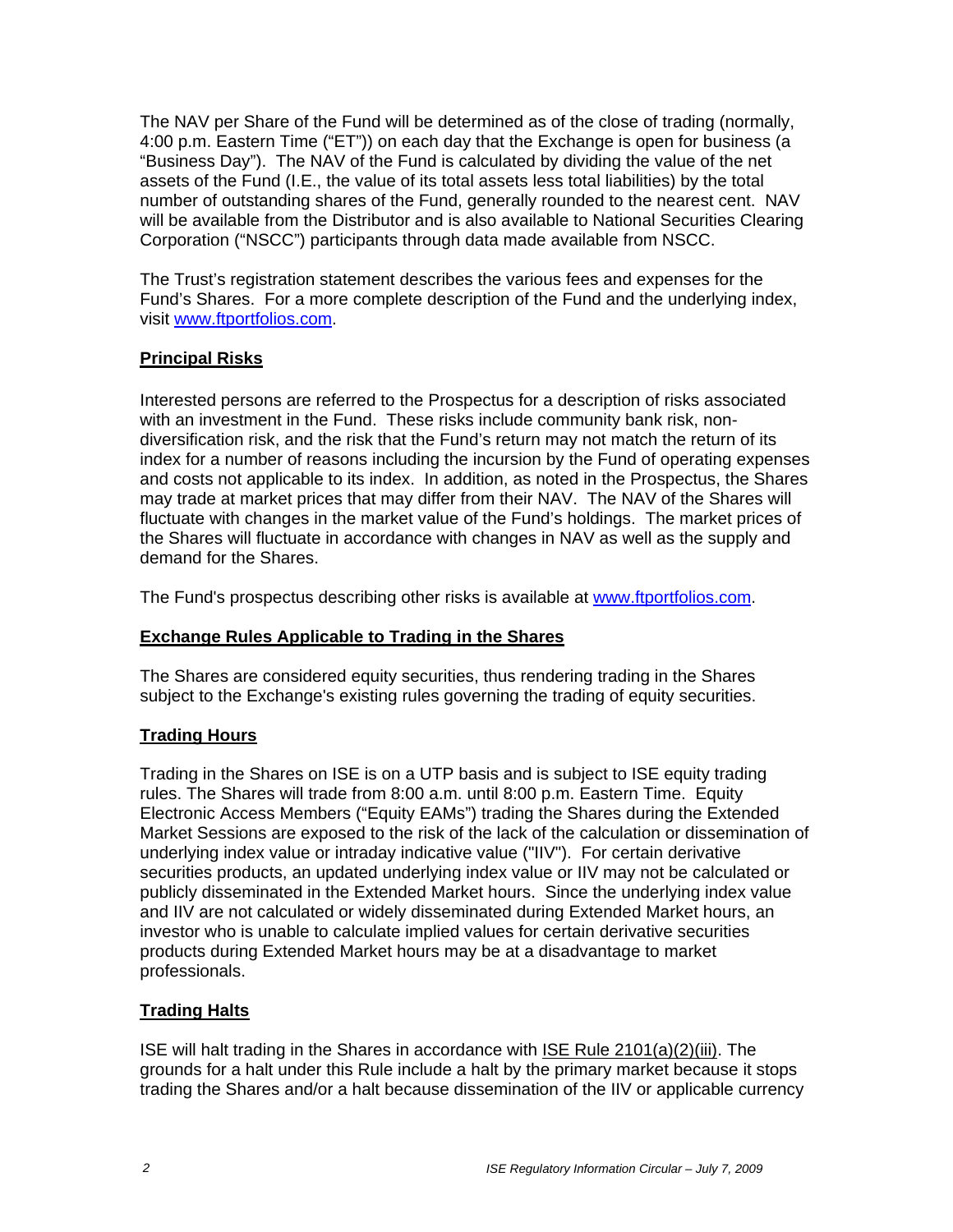spot price has ceased, or a halt for other regulatory reasons. In addition, ISE will stop trading the Shares if the primary market de-lists the Shares.

#### **Delivery of a Prospectus**

Pursuant to federal securities laws, investors purchasing Shares must receive a prospectus prior to or concurrently with the confirmation of a transaction. Investors purchasing Shares directly from the Fund (by delivery of the Deposit Amount) must also receive a prospectus.

Prospectuses may be obtained through the Distributor or on the Fund's website. The Prospectus does not contain all of the information set forth in the registration statement (including the exhibits to the registration statement), parts of which have been omitted in accordance with the rules and regulations of the SEC. For further information about the Fund, please refer to the Trust's registration statement.

**This Regulatory Information Circular is not a statutory Prospectus. Equity EAMs should consult the Trust's Registration Statement, SAI, Prospectus and the Fund's website for relevant information.**